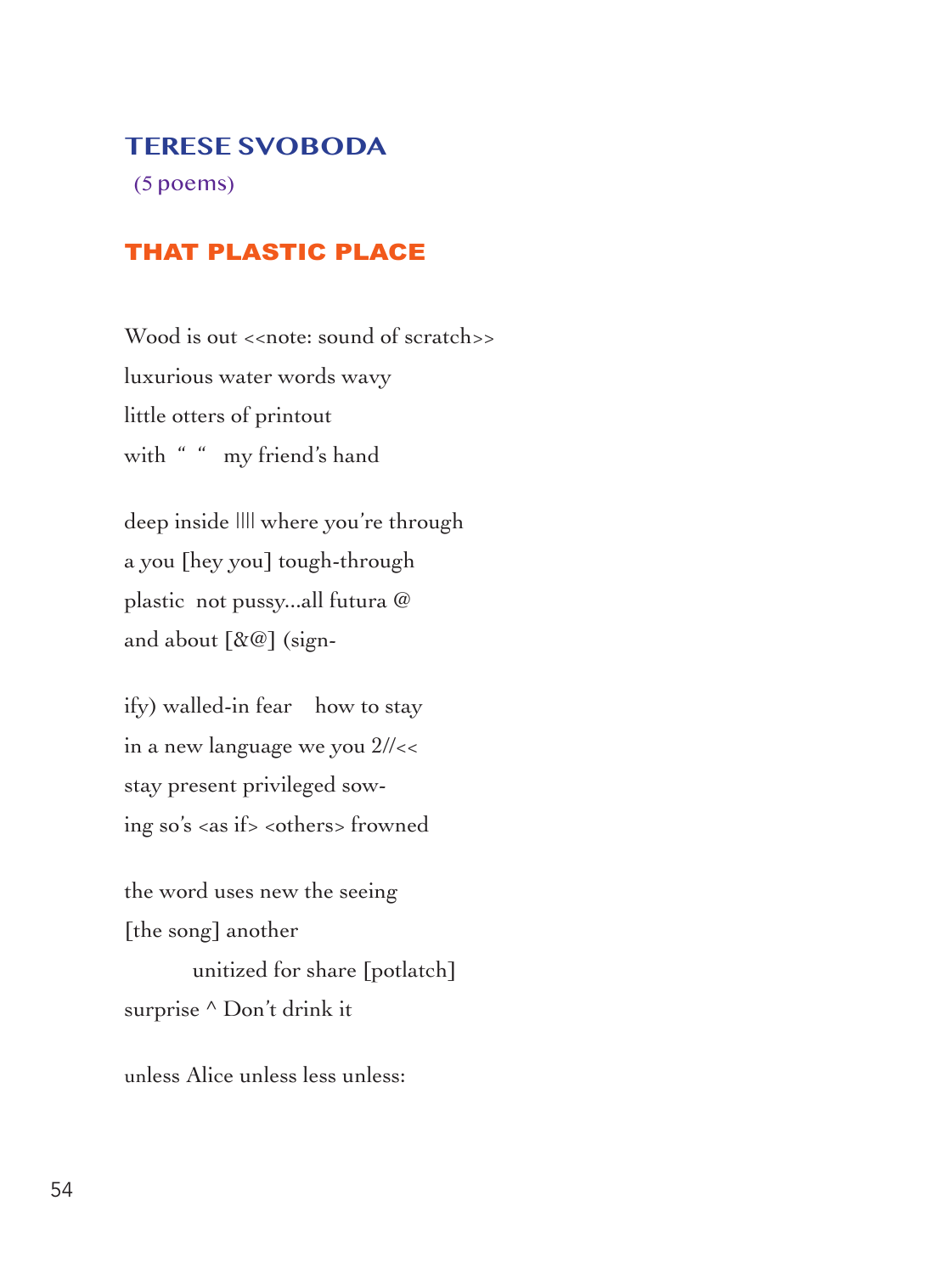# FRED MOTEN HAS FORMULATED AN

"open set of sentences of the kind blackness is x …"

hacktrices financial idealists privacy-engineers LGBT militants ethno-queers and ethno-straights

all crammed into the laughing web dot space where y

is another other and whiteness the co-efficient *quantity placed before and multiplying the variable*

Radio-amateurs? Biotech fans? Surfing artists? *I don't know what you are:* an admission: an answer

imagine growing up where no airplane ever landed: pov

a mote to Moten "suffix for *made of*, *of the nature of*" glittering colorless bull's-eyed apocryphal seen on a sunbeam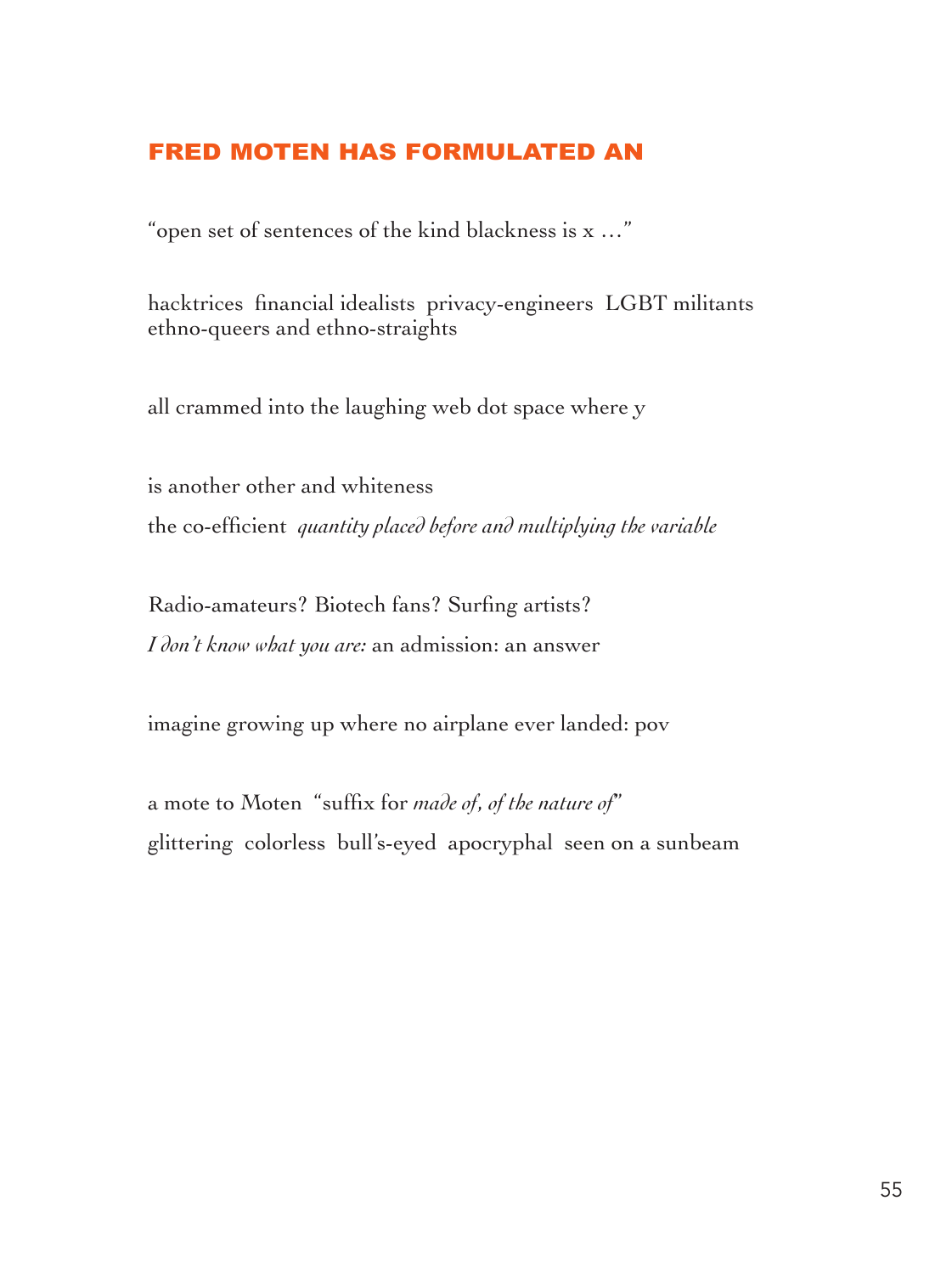### AK-47 IN THE COLLAPSE OF EMPIRE

Jackhammers—poor Jack! – refashion the solid not-yet-sold into the New

Statement: critical yet so similar in sound

to the gun that raises its snakehead barrel, unsteady (so many bullets) but ready. Could be a question,

or a Don't.

Loss in spring's sauce on the pantlegs of Don't, its music mute and soon red. The laddered

Never

in that rumble, loss spread over the jackhammer like a *To Be* announced on

Twitter,

an enthusiasm of Statement, bird or byte. The gun does not not agree:

#### *Bang*

is the least of it. Twitter through spring on the wings of jackhammers, the gun given, rolling no stone,

then flatten then run.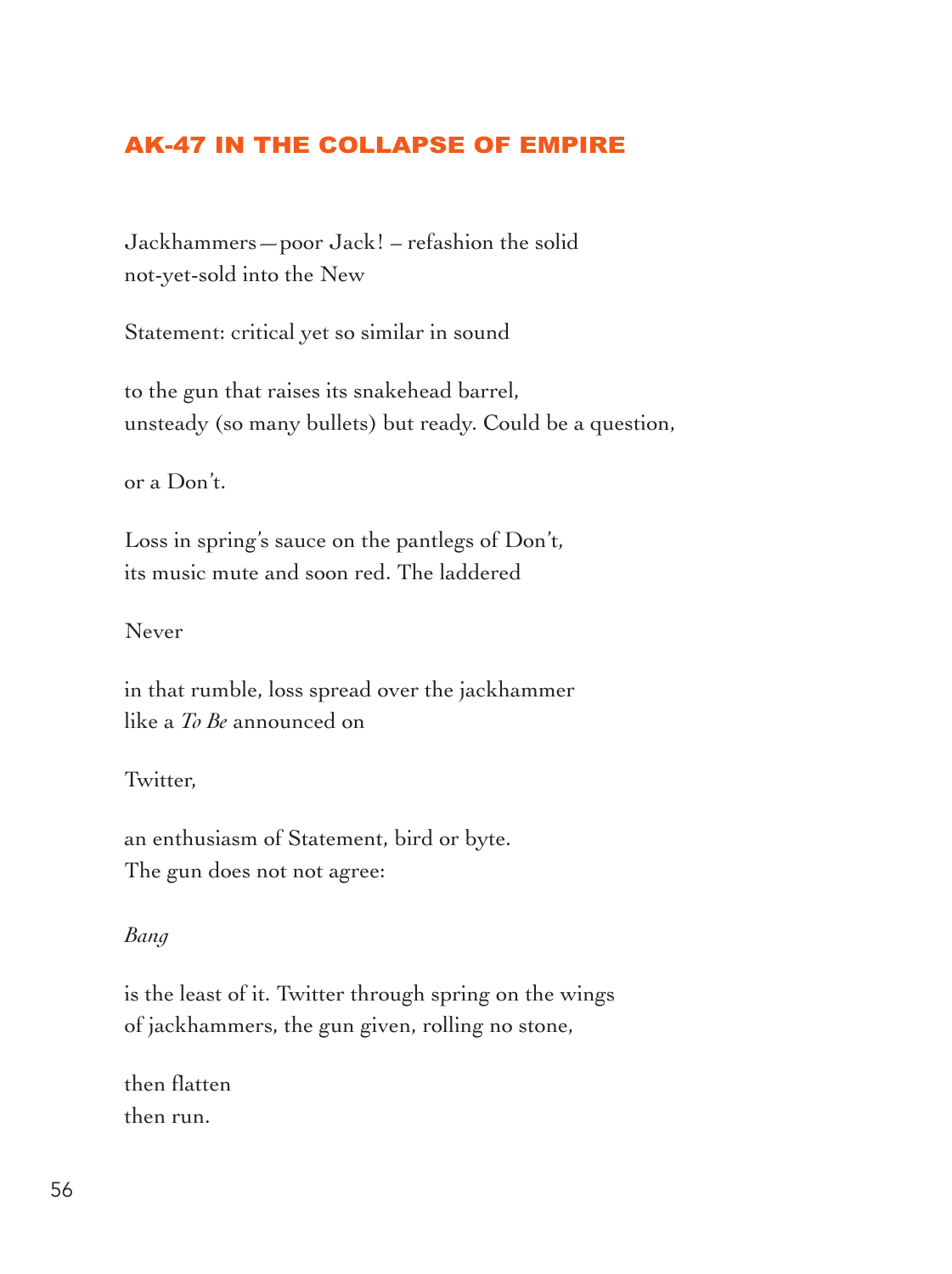### CHRONIC DEMOCRACY

Fleet of foot loot of feet men mostly tendrils of conscience on a stick

applause like you mean it sponge of support

are you deaf? stick it in your ear

maybe it's race you put your hand up you may not be excused

where marchers aren't democracy ends in crazy or *See?*

Or sleeze.

Cha cha cha the steps for revolution well the cats have curled on the pedestal

I mean the two-headed calf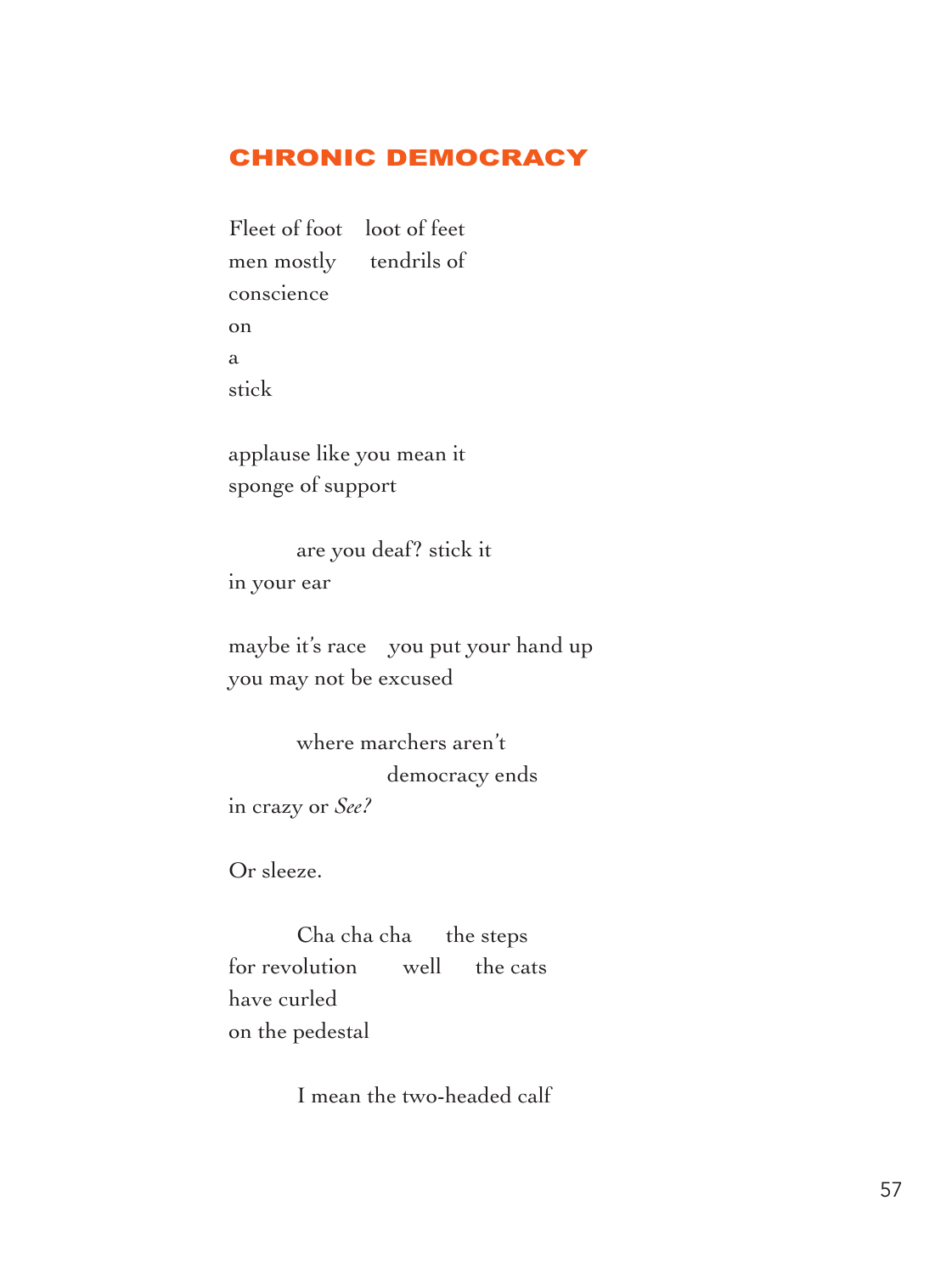gold so what the prostitute

on tv says I'm First Lady

the Greeks never said it would work without

slaves/women/courtesans

 $\bar{\mathbf{N}}$